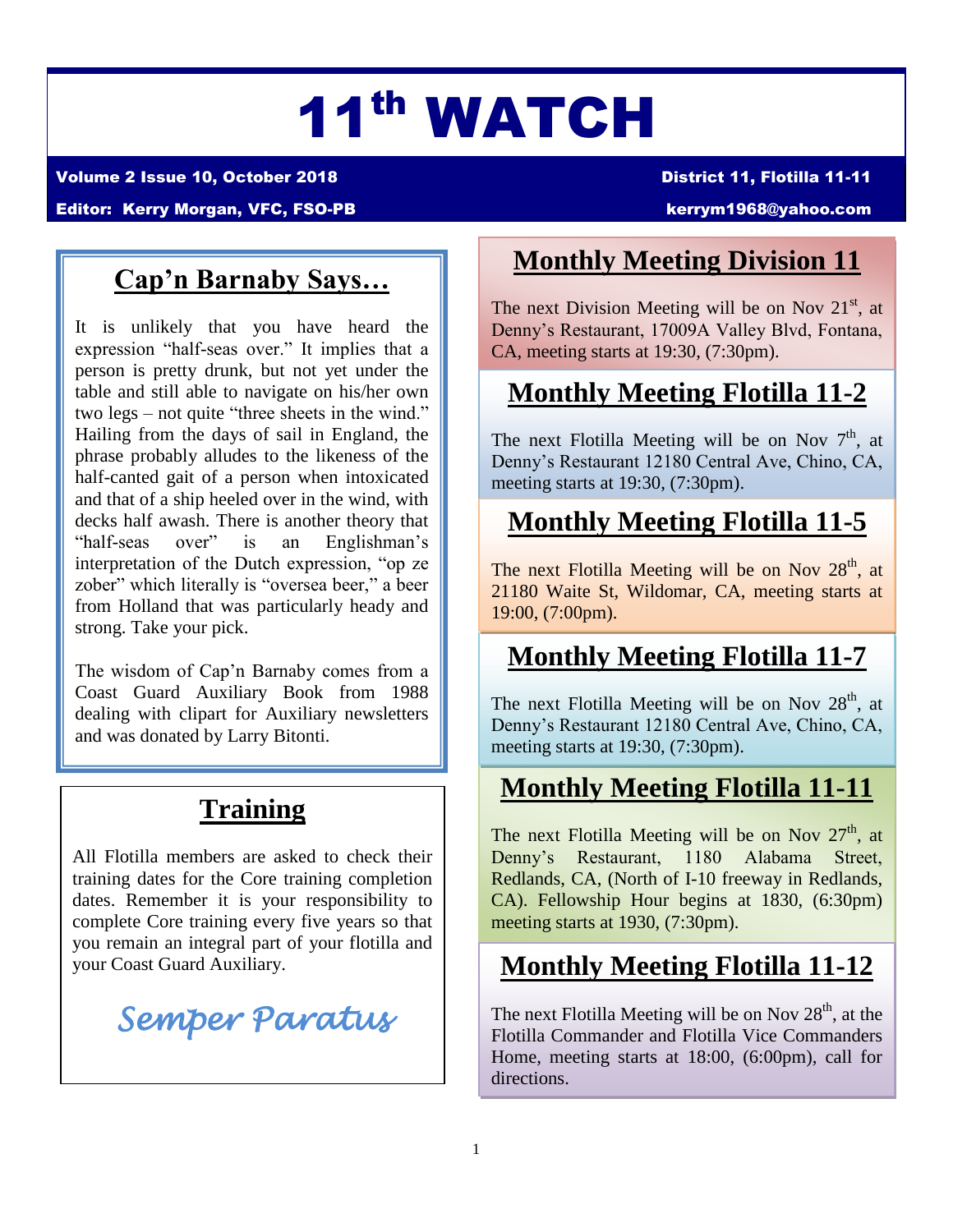#### **Paratus Prep**

For a chance at recognition by the Flotilla, please send your responses to Kerry Morgan VFC, FSO-PB. Members who get all five questions correct will have their names read out during the monthly Flotilla meeting. The VFC can be reached at: [kerrym1968@yahoo.com](mailto:kerrym1968@yahoo.com)

- 1. For the deepest water when rounding a bend in a river, you should navigate your vessel?
	- a. Toward the inside of the bend
	- b. Toward the outside of the bend
	- c. Toward the center of the river just before the bend, then change course for the river's center after the bend
	- d. In the river's center
- 2. Generally, you can best keep a vessel under steering control when the vessel has?
	- a. Headway
	- b. Sternway
	- c. No way on, with engines stopped
	- d. No way on, with engines full ahead
- 3. Holes in the bulwark, which allow deck water to drain into the sea, are called?
	- a. Doggers
	- b. Fidleys
	- c. Freeing ports
	- d. Swash ports
- 4. How can the Coast Guard determine that a crew member is "able to understand any order spoken by the officers"?
	- a. Require a demonstration by the officer and the crew member
	- b. Require a written test
	- c. Require that an interpreter be provided
	- d. All of the above
- 5. If a tow sinks in shallow water, you should?
	- a. Release it immediately
	- b. Attempt to beach it before it goes under
	- c. Shorten cable to keep it off the bottom
	- d. Pay out cable until it's on the bottom and place a buoy on the upper end

### **Paratus Prep**

Below are the answers for the previous month

- 1. The part of an anchor which takes hold on the bottom is the? a. Fluke
- 2. The rope which is the lightest is? a. Polypropylene
- 3. The size of wire rope is determined by the? a. Diameter
- 4. The strongest of the natural fibers is?
	- a. Manila
- 5. The term "lee side" refers to the? a. Side of the vessel

sheltered from the wind

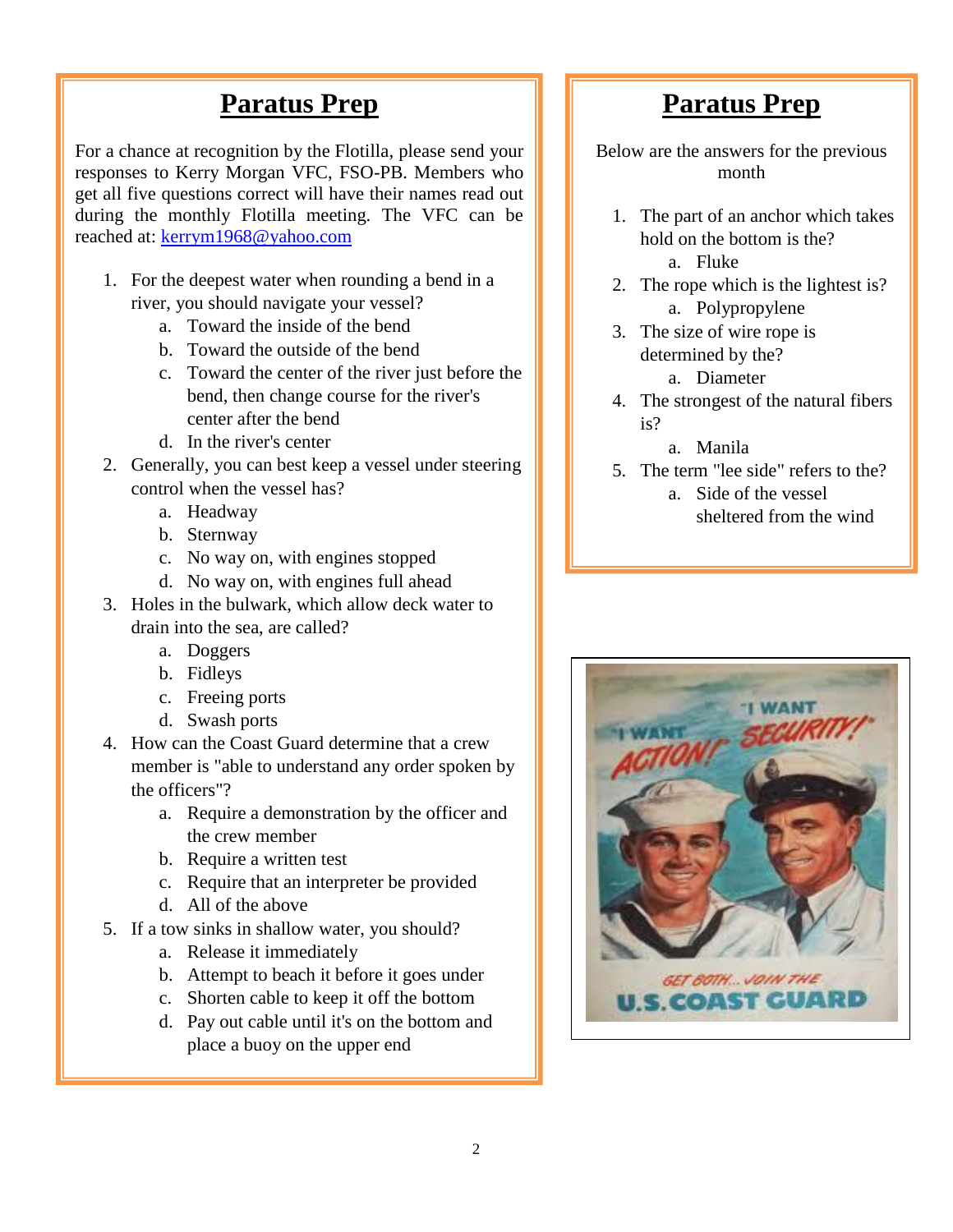#### **Knot of the Month**

**Clove Hitch**



The **Clove Hitch** is A simple all-purpose hitch. Easy to tie and untie. The Clove Hitch is a good binding knot. However, as a hitch it should be used with caution because it can slip or come undone if the object it is tied to rotates or if constant pressure is not maintained on the line.

#### **Dates to Remember**

**November 27th, 2018** - Flotilla 11-11 Yearly Photograph at the start of the monthly Flotilla meeting. All Auxiliary Members are asked to attend and wear either Tropical Blue Uniform or professional civilian attire.

**December 9th, 2018** - Flotilla 11-11 Christmas Party. Mill Creek Cattle Co. (Banquet/Meeting Room) 1874 Mentone Blvd., Mentone, CA 92359. \$19.99/person. The Flotilla will pay \$10 towards each Flotilla's member's meal.

#### **Auxiliary History November**

On November 1, 1941, President Roosevelt signed an order transferring the Coast Guard from the Treasury Department to the Navy Department.

**November 1942** Congressional legislation allows women to enroll as temporary Reservists. This included Auxiliary members who numbered approximately 100, as of March 1943.

#### **4 th Cornerstone**

The flotilla would like to wish Vicki Dehaven a speedy recovery from her surgery. We look forward to seeing you out on the lake again next year as a valued member of the boat crew.



# **ID Cards**

Please check your I.D. Cards to ensure they are current. Any member of Flotilla 11-11 who does not have a valid I.D. Card or whose I.D. Card will expire within the next 60 days should contact **Cynthia McClain**, FSO-HR. The FSO-HR can be reached by using the following email address: [Cynthia.mcclain13.cm@gmail.com](mailto:Cynthia.mcclain13.cm@gmail.com)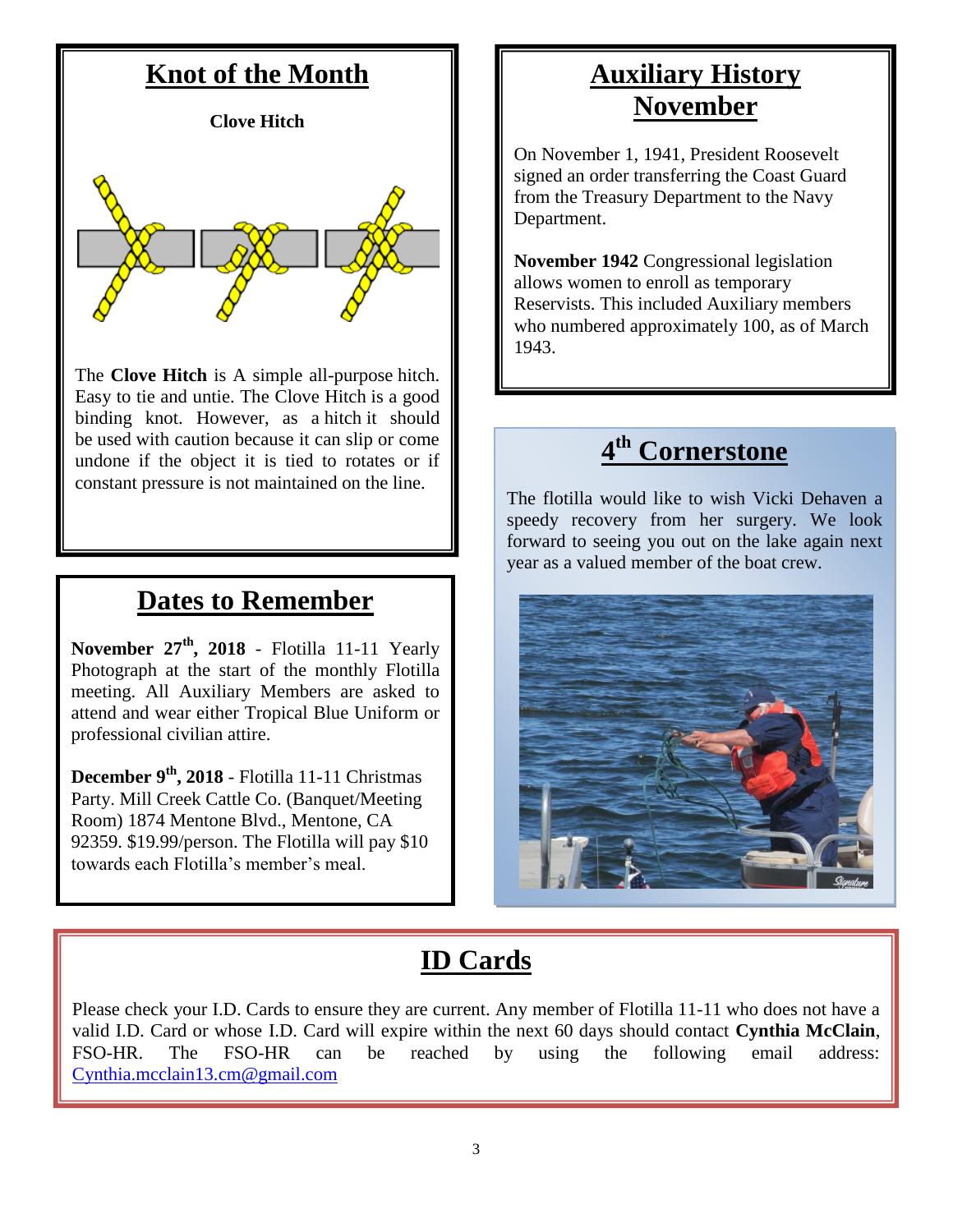## **Uniform of the Day**

As you look around the room at our fellow shipmates at you Flotilla meeting it is amazing how well we have all been able to pick up the necessary habits required to look the part of a Coast Guard Auxiliary member.

There are certain standards that are required to be followed when we put on the uniform, we could ask our shipmates, they may know the answer. We could ask our leadership, but some know only as much as we do, so where do we turn, Chapter 10 has the answers.

#### **Chapter 10, Section C has the following thing to say:**

Uniforms shall be clean, fit properly, and be in good repair. The nature of Auxiliary uniform policies occasionally warrants the authorized wear of specific items until they are no longer in serviceable condition.

A uniform item shall be considered no longer serviceable when any aspect of it is irreparably damaged, soiled, stained, frayed, worn, discolored, faded, or altered.

All Auxiliarists, particularly those in leadership positions, have the responsibility to render judgments and take appropriate action regarding adherence to the Coast Guard's high standards of appearance related to the serviceability of uniform items as worn by themselves and their fellow Auxiliarists.

So to sum it up, we need to keep it clean and serviceable and make sure we look at each others uniforms so the standards never drops below an acceptable limit.

When it comes to uniform, check it once, check it twice and have someone else check it if you are not 100% sure.

Submitted by Aux. Kerry Morgan



More information about Auxiliary uniforms will be published each month. If you have any questions about the uniform please feel free to contact your Flotilla Command or send an email to[: kerrym1968@yahoo.com](mailto:kerrym1968@yahoo.com)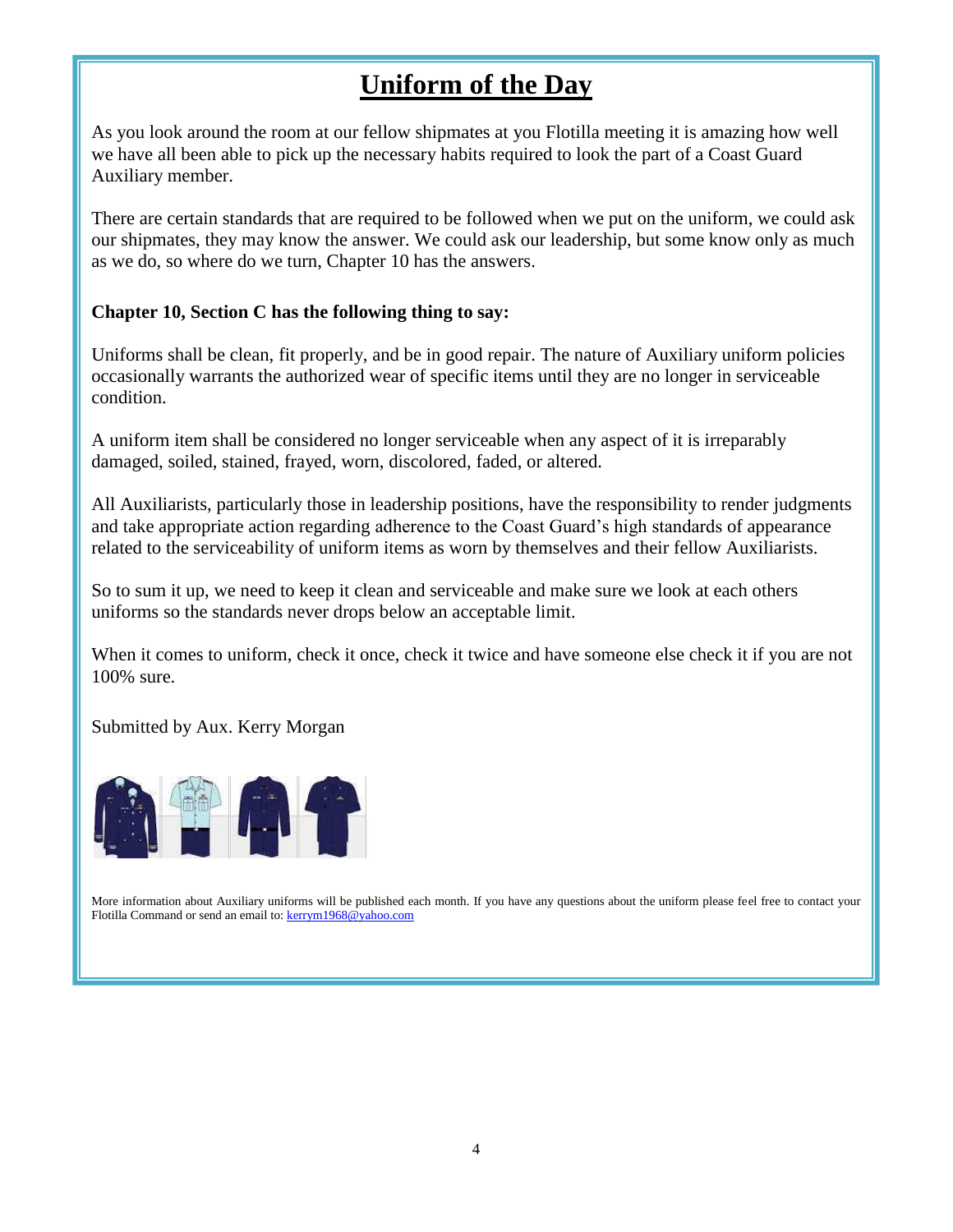

# **FLOTILLA 114-11-11 / Holiday Party**

You are invited to join Flotilla 114-11-11, as it's time to celebrate another year of service to our community, our nation and the US Coast Guard.

| <b>Event:</b> | Flotilla 114-11-11's Holiday Party & Flotilla Change-of-Watch Dinner                                                                                                                                                                                                                                                                                                               |
|---------------|------------------------------------------------------------------------------------------------------------------------------------------------------------------------------------------------------------------------------------------------------------------------------------------------------------------------------------------------------------------------------------|
| Date/Time:    | Sunday, Dec.09.2018 / 1700 hours (5.00pm)                                                                                                                                                                                                                                                                                                                                          |
| <b>Place:</b> | Mill Creek Cattle Co. (Banquet/Meeting Room)<br>1874 Mentone Blvd., Mentone, CA 92359<br>University Exit, Interstate 10-Redlands (map below)                                                                                                                                                                                                                                       |
| Menu:         | Dinner Package 3 - \$19.99                                                                                                                                                                                                                                                                                                                                                         |
|               | Buffet – Tri-tip of Beef / Mill Creek Savory Chicken (Marinated, roasted and finished on the<br>char grill, always tender and juicy) / Vegetarian Lasagna.                                                                                                                                                                                                                         |
| Cost:         | \$19.99/person.                                                                                                                                                                                                                                                                                                                                                                    |
|               | The Flotilla will pay \$10 towards each Flotilla's member's meal. You are welcome to bring<br>your spouse, partner, and kids.                                                                                                                                                                                                                                                      |
|               | E San Bernardino Av<br>ardino Ave<br>NORTH<br>EDLANDS<br>Mill Creek<br><b>Cattle Company</b><br>Western-themed<br>(38)<br>(38)<br>(38)<br>steakhouse<br>7 min drive<br>University<br>of Redlands<br>O<br>Redlands East<br>Crafton<br>E Colton Ave<br>E Colton Ave<br>Valley High School<br>Warner<br>E Citrus Ave<br>E Citrus Ave<br><b>Sth Ave</b><br>ping<br>Plymouth<br>Village |
|               | Please R.S.V.P to Denver Drieberg (FC) email: <u>denver.aux@gmail.com</u>                                                                                                                                                                                                                                                                                                          |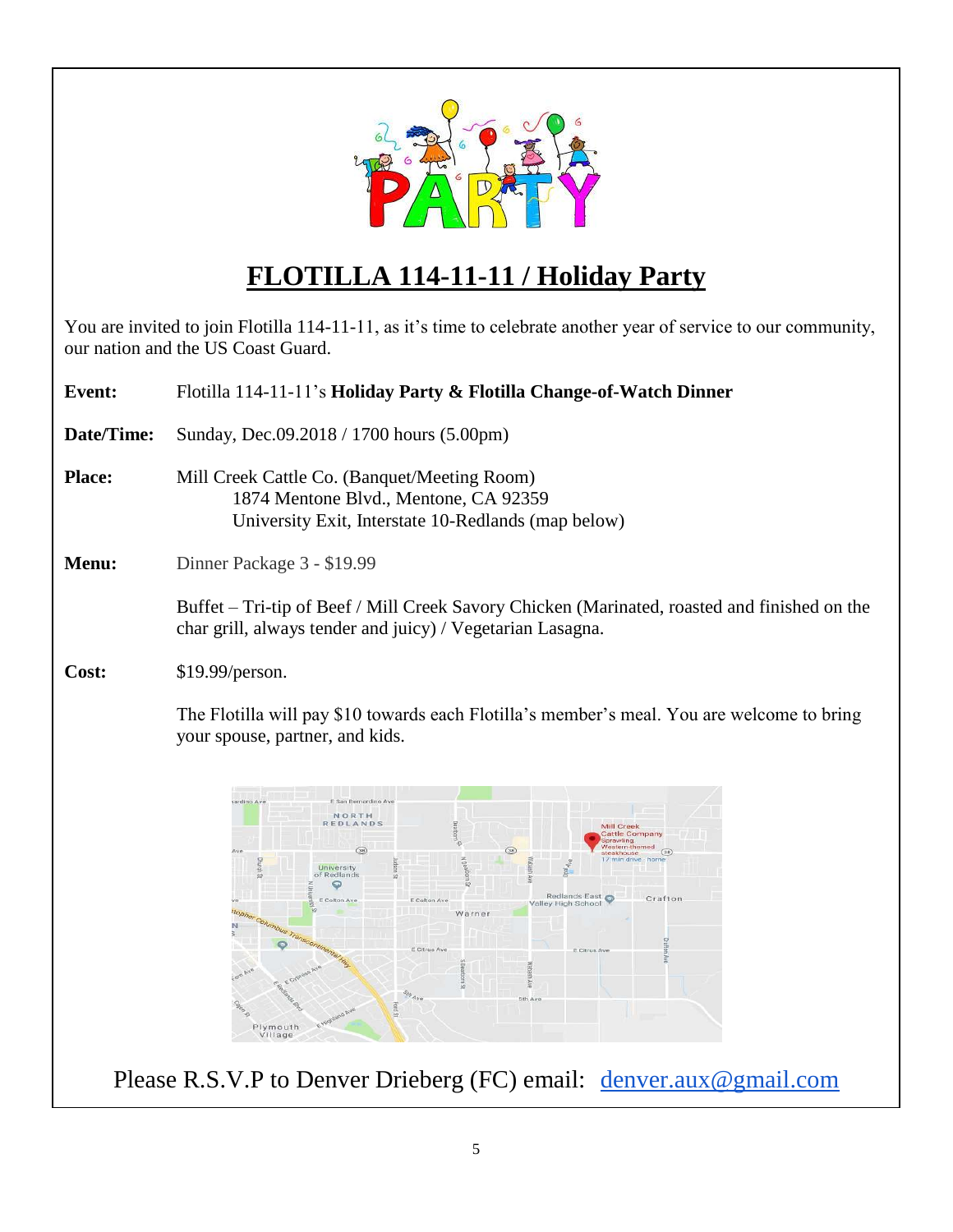## **FLOTILLA 114-11-07 / Holiday Party**

You are all invited to join Flotilla 114-11-07to celebrate this joyous time of the year.

**Event:** Flotilla 114-11-07 **Holiday Party** 

**Date/Time:** Saturday, Dec.08.2018 / 1930 hours (7.30pm)

**Place:** Marie Callenders 1560 Albatross Rd, Rowland Heights, CA 91748



#### **All are invited! Contact: Joyce Puckett, 323-257-7689 for information**